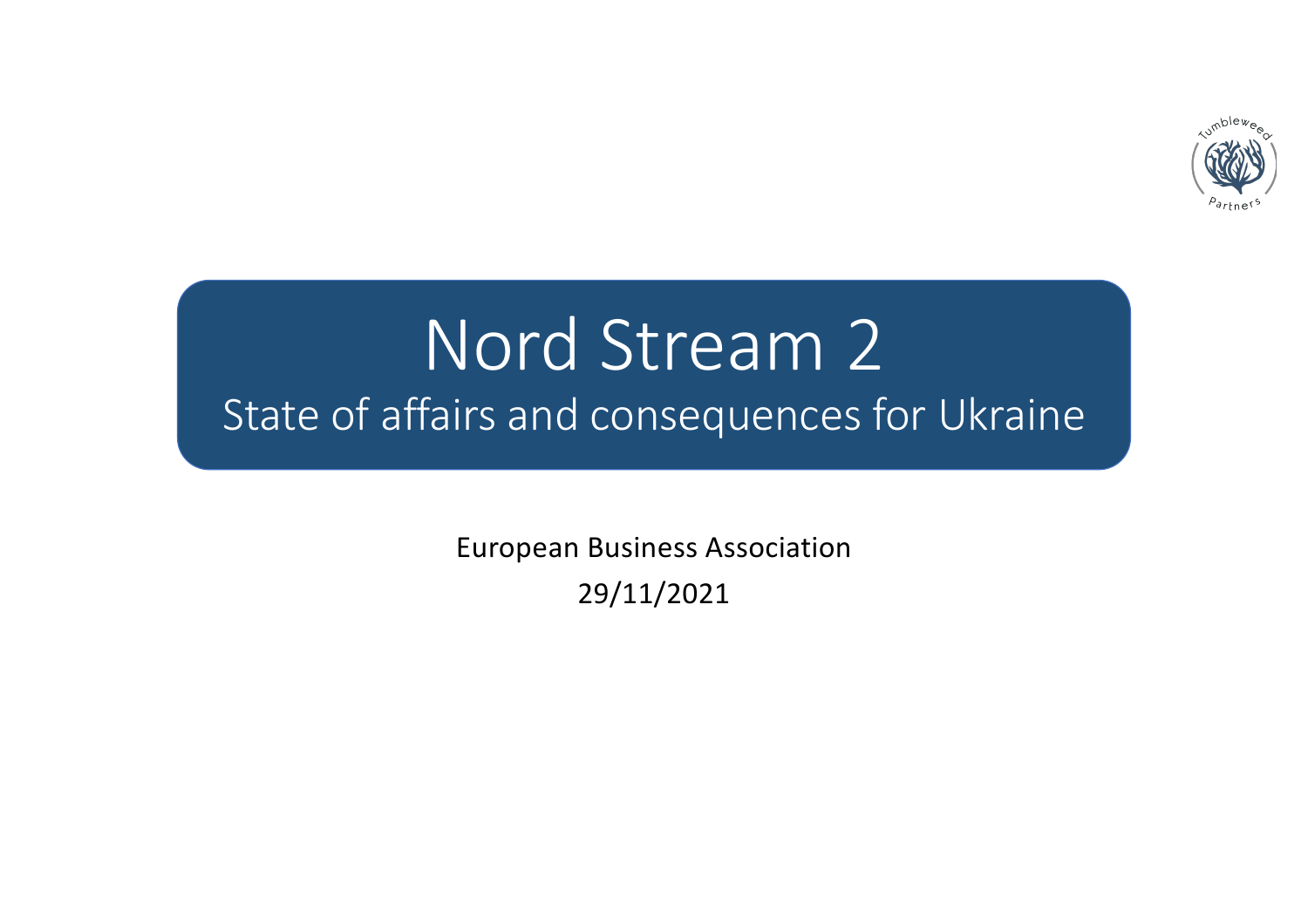

## The long and uncertain path to operational launch

- 1. Technical permitting for construction and operations
- 2. Regulatory certification
	- 1. Security of Supply
	- 2. Energy Solidarity
	- 3. Applicability of EU legislation and Unbundling

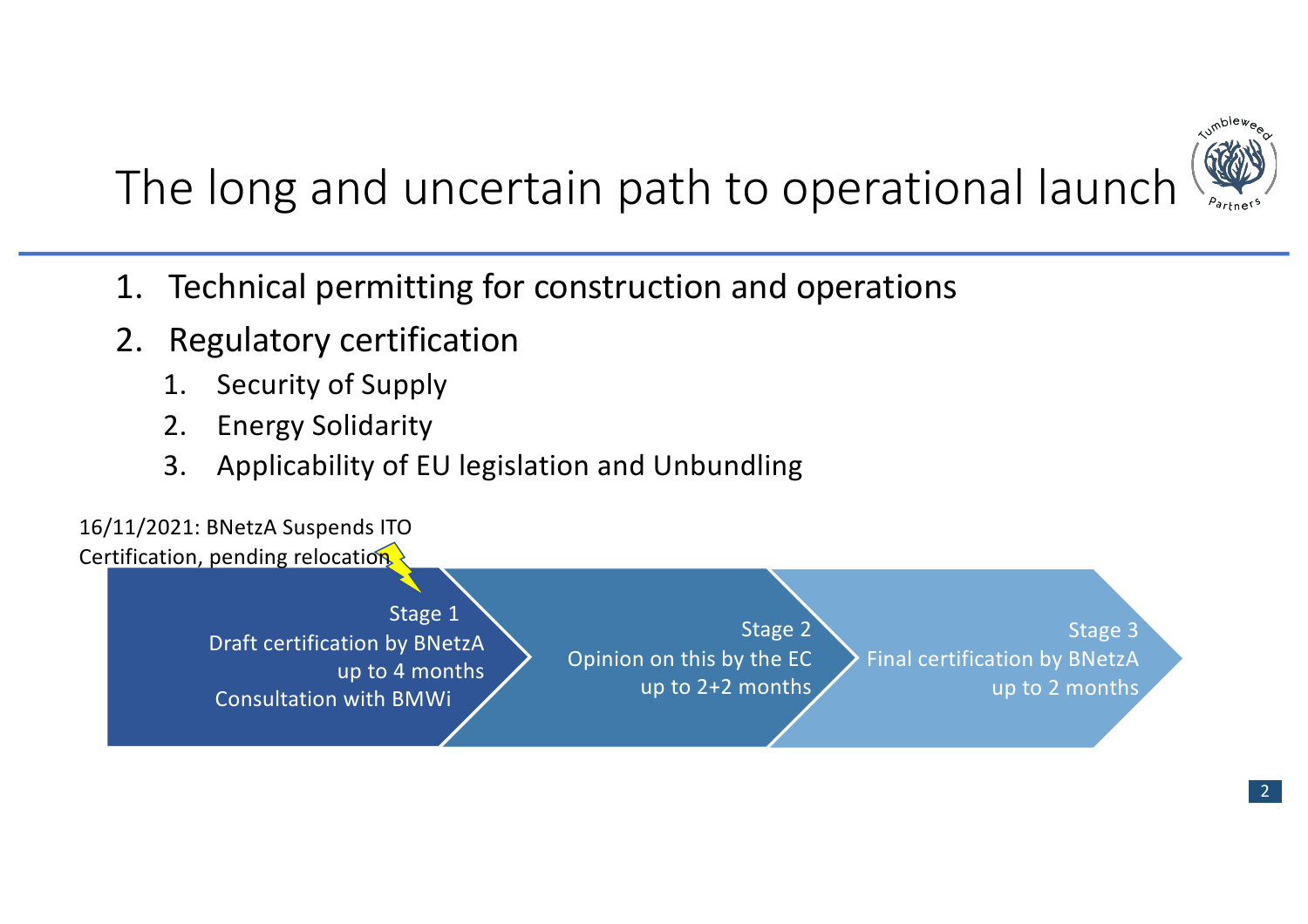

## NS2 technical permitting process and construction

| <b>Start</b> | <b>End</b> |                                                                                    |
|--------------|------------|------------------------------------------------------------------------------------|
| XX/09/2015   |            | Filing of application for construction and permitting with the Swedish authorities |
|              | 18/06/2018 | Granting of permitting by Swedish authorities                                      |
| 03/04/2017   |            | Filing of application for construction and permitting with the Danish authorities  |
|              | 30/10/2019 | Danish Energy Agency grants construction permit                                    |
| 04/09/2015   |            | Apparent start of BNetzA technical certification (considered in 2016/26 TYNDP)     |
|              | 12/12/2017 | End of consultation process (2018-2028 Netz Entwicklung Plan)                      |
| 18/05/2018   |            | Start of preparatory work for pipelaying in Germany                                |
| XX/09/2018   |            | Start of pipelaying in Russia                                                      |
|              | 30/10/2019 | Danish Energy Agency grants a permit to NS2 AG to construct a section of Danish CS |
| 11/04/2017   | 21/12/2019 | AllSeas starts   stops pipelaying because of US bill PEESA (enacted 20/12/2019)    |
| 25/01/2019   |            | Pipelaying resumes with Russian-owned barge Fortuna                                |
|              | 01/04/2019 | Full capacity of EUGAL available                                                   |
|              | 15/06/2021 | Line 1 of NS2 makes landfall                                                       |
|              | 10/09/2021 | Line 2 of NS2 makes landfall                                                       |
|              | 18/10/2021 | Line 1 of NS2 is filled with technical gas                                         |
|              | 04/10/2021 | NS2 says it is independently technically certified                                 |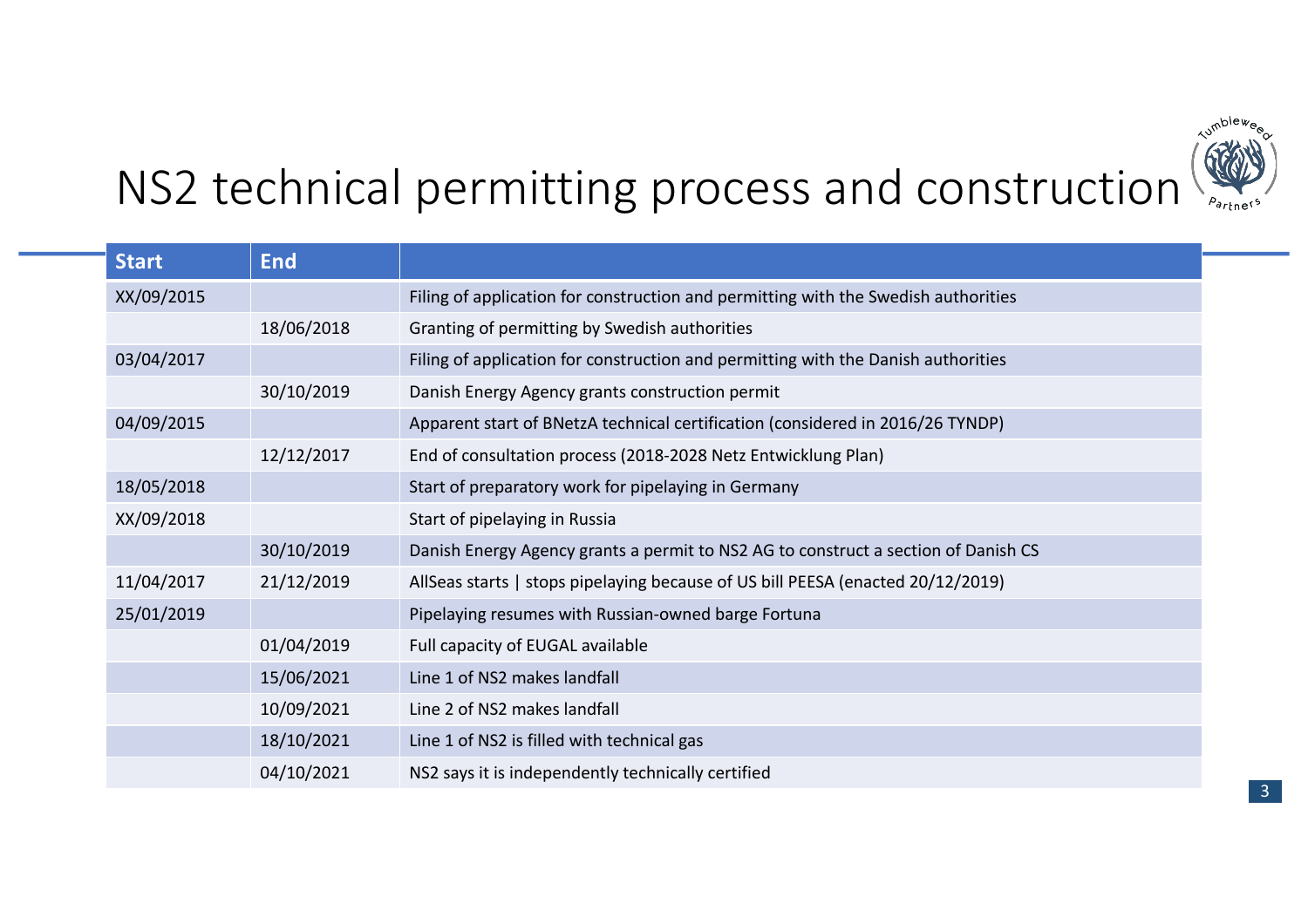

### Regulatory hurdles – applicability of EU directives 1/3

| <b>DATE</b> | <b>DESCRIPTION</b>                                                                                                                                                                                                                                                                                                                                                                                                                                                                                  |
|-------------|-----------------------------------------------------------------------------------------------------------------------------------------------------------------------------------------------------------------------------------------------------------------------------------------------------------------------------------------------------------------------------------------------------------------------------------------------------------------------------------------------------|
| 28/10/2016  | The EC confirms BNetzA's decision to grant OPAL an exemption from the 2nd Gas Directive. In the Directive's interpretation, Gazprom would have<br>had to give up 50% of OPAL's capacity.                                                                                                                                                                                                                                                                                                            |
|             | 21/09/2017 In a clarification letter, the EC stated that the 2009 Gas directive did not apply to NS2                                                                                                                                                                                                                                                                                                                                                                                                |
| 01/11/2017  | The EC initiated a proposal to revise the Gas Directive to make it not applicable to pipelines from third (i.e. non-EU) countries, aiming particularly at<br>NS2. It would apply to the portion of NS2 on German territory.<br>This was rejected by a number of MSs                                                                                                                                                                                                                                 |
|             | A compromise between the EC, Parliament and Council agreed to revise EU gas directive to ensure that the principles of EU energy legislation apply<br>13/02/2019 to all *future* gas pipelines to and from third countries. That means Germany will now be in a position to seek an exemption from EU market-<br>opening requirements as long as it doesn't hurt competition or supply.                                                                                                             |
| 17/04/2019  | EU Directive 692/2019<br>In respect of gas transmission lines between a Member State and a 1/3 country completed before 23 May 2019, the Member State where the first<br>connection point of such a transmission line with a Member State's network. This entrenched NS1 position and made NS2 subject to EU legislation.<br>MS are responible for granting the derogations, where applicable. In our case, Germany.                                                                                |
| 26/07/2019  | Nord Stream 2 published a press release saying it had brought legal action for annulment before the General Court. Nord Stream 2 requests that<br>Directive (EU) 2019/692 amending the EU Gas Directive                                                                                                                                                                                                                                                                                             |
| 10/01/2020  | NS2 asked for a derogation from German law for 20 years (sections 8 and 10, and 20 and 28 EnWG).                                                                                                                                                                                                                                                                                                                                                                                                    |
| 15/05/2020  | BNetzA decided not to grant a waver for the German portion of NS2, but it was granted for NS. This is because the NS2 would not be completely<br>laid as at 23 May 2019. This is the deadline by which a derogation to a German law EnBW could have been granted.<br>When/once it is put into operation, therefore, Nord Stream 2 will be subject to the regulatory requirements of the EnWG and European rules on<br>unbundling, network access and cost regulation. This decision can be appealed |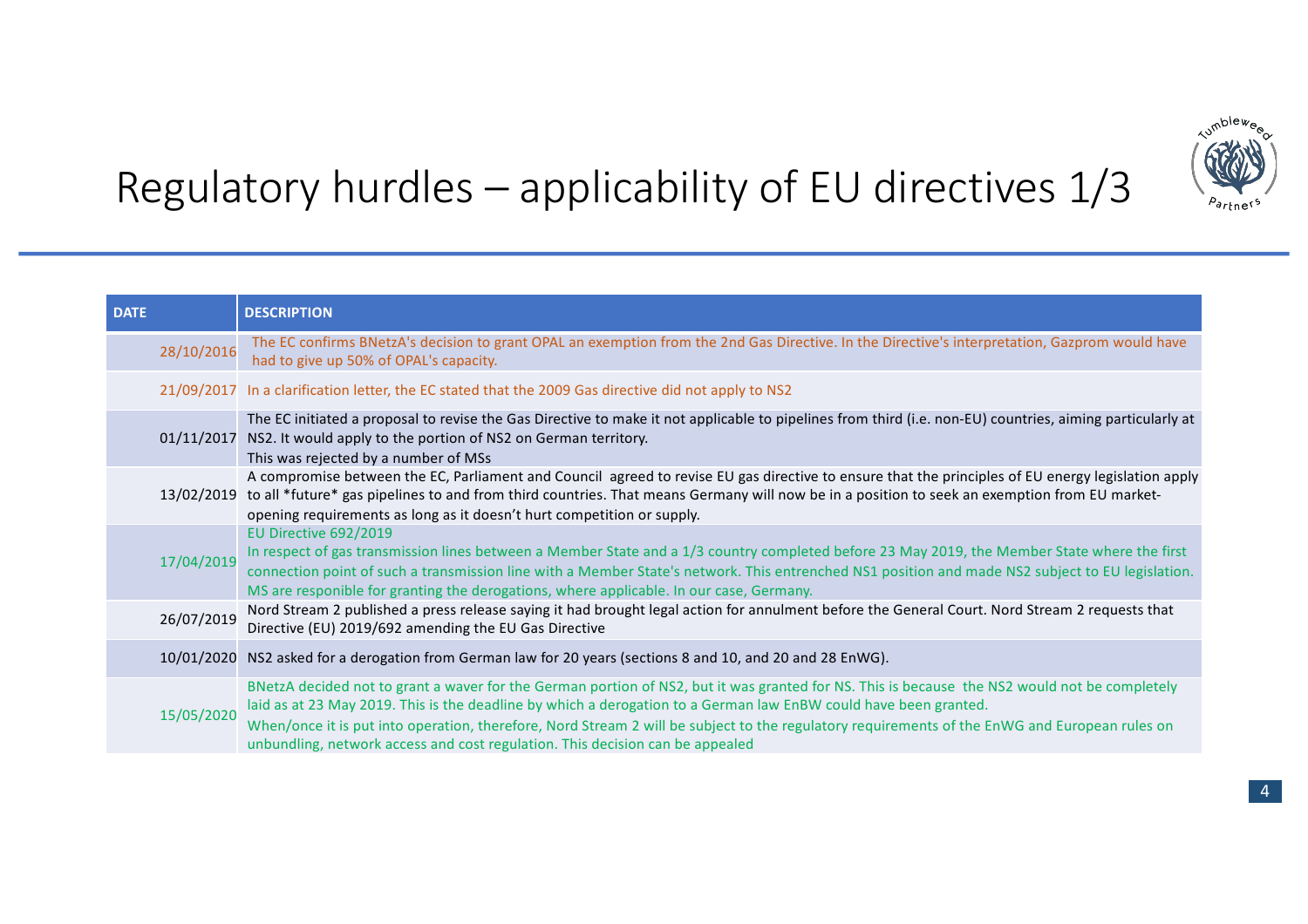

### Regulatory hurdles – applicability of EU directives 2/3

| <b>DATE</b> |            | <b>DESCRIPTION</b>                                                                                                                                                                                                                 |  |  |
|-------------|------------|------------------------------------------------------------------------------------------------------------------------------------------------------------------------------------------------------------------------------------|--|--|
|             | 20/05/2020 | The NS and NS2 challenge was rejected by the General Court of the EU, the EU's 2nd highest court.<br>It says it was up individual member states to enforce them.                                                                   |  |  |
|             | 29/07/2020 | Nord Stream 2 pipeline has filed an appeal against the EU general court's dismissal of the developer's challenge to the revised 2019 EU gas<br>directive.                                                                          |  |  |
|             | 24/06/2021 | NS2 applies for Precautionary Certification as ITO, while at the same time challenging the decision on the 2019 Amended Gas Directive                                                                                              |  |  |
|             | 25/08/2021 | The Higher Land Court of Düsseldorf (OLG) ruled that the NS2 pipeline is not exempt from EU competition rules, which in practice means there is<br>no way to transmit only Russian state-owned Gazprom's gas through the pipeline. |  |  |
|             |            | 02/09/2021 BNetzA recognizes the CJEU's ruling that EU energy directives had not been transposed correctly into German law and promises to addresss this.                                                                          |  |  |
|             |            | 26/10/2021 Start of the NS2 certification process as an ITO with BNetzA (according to §§ 10 bis 10e EnWG). It gives itself 4 months to come up with a decision.                                                                    |  |  |
|             | 16/11/2021 | BNetzA rules that NS2's certification as an independent TSO is suspended. NS2 needs to be created as a firm under German law. Only once this is<br>done, will the 2 month + 2 month certification procedure be allowed to proceed  |  |  |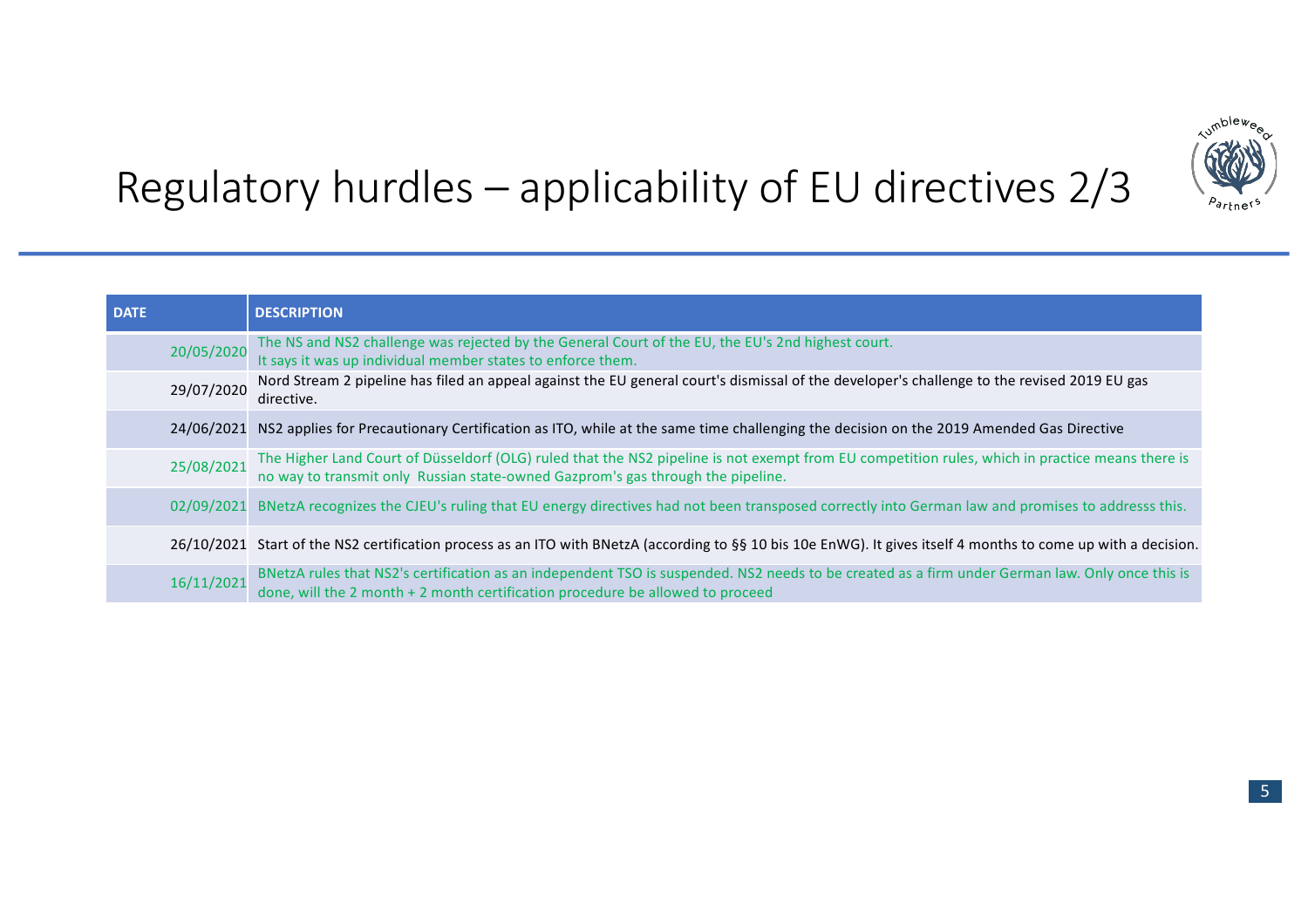

### Regulatory hurdles – applicability of EU directives 3/3

| <b>DATE</b> | <b>Issue type</b>    | <b>DESCRIPTION</b>                                                                                                                                                                                            |
|-------------|----------------------|---------------------------------------------------------------------------------------------------------------------------------------------------------------------------------------------------------------|
|             |                      | 04/09/2015 Economics Apparent start of BNetzA certification                                                                                                                                                   |
|             |                      | 02/08/2017 Geopolitics Passage of the Countering America's Adversaries Through Sanctions Act (CAATSA)                                                                                                         |
|             |                      | 09/04/2019 Geopolitics PEESA requires sanctions against companies laying NS2 pipes                                                                                                                            |
| 10/09/2019  | Energy               | General Court of the EU in Luxemburg (CJEU) annuls the Commission decision approving the modification of the exemption regime for the<br>Solidarity operation of the OPAL gas pipeline                        |
| 30/10/2019  | Technical            | Permit granted by the Danish Energy Agency, which is in charge of the application, and covers a 147-km-long route section.                                                                                    |
| 25/05/2021  |                      | Technical Joe Biden waves NS2 sanctions, acknowledging that it is too late to stop                                                                                                                            |
| 15/06/2021  | Technical            | line 1 of NS2 is finished                                                                                                                                                                                     |
| 15/07/2021  | Energy<br>Solidarity | The CJEU ruled that the concept of "energy solidarity" was well-grounded in European law, rejecting Germany's argument that energy<br>solidarity is merely a political concept.                               |
| 23/09/2021  | Energy<br>Solidarity | PGNIG admitted to take part in the NS2 certification proceedings                                                                                                                                              |
| 10/09/2021  |                      | Technical Line 2 of NS2 is finished                                                                                                                                                                           |
| 04/10/2021  | Technical            | NS2 Certification by an unknown certification agency                                                                                                                                                          |
| 26/10/2021  | <b>SoS</b>           | The Economic Affairs Ministry (BMWi) comes to the conclusion that the issuing of the certification does not endanger the security of gas<br>supply in the Federal Republic of Germany and the European Union. |
|             |                      | 15/11/2021 Economics BNetzA consults with Naftogaz and GTSO UA. They have 1 month to assess the economic effect of NS2 on them.                                                                               |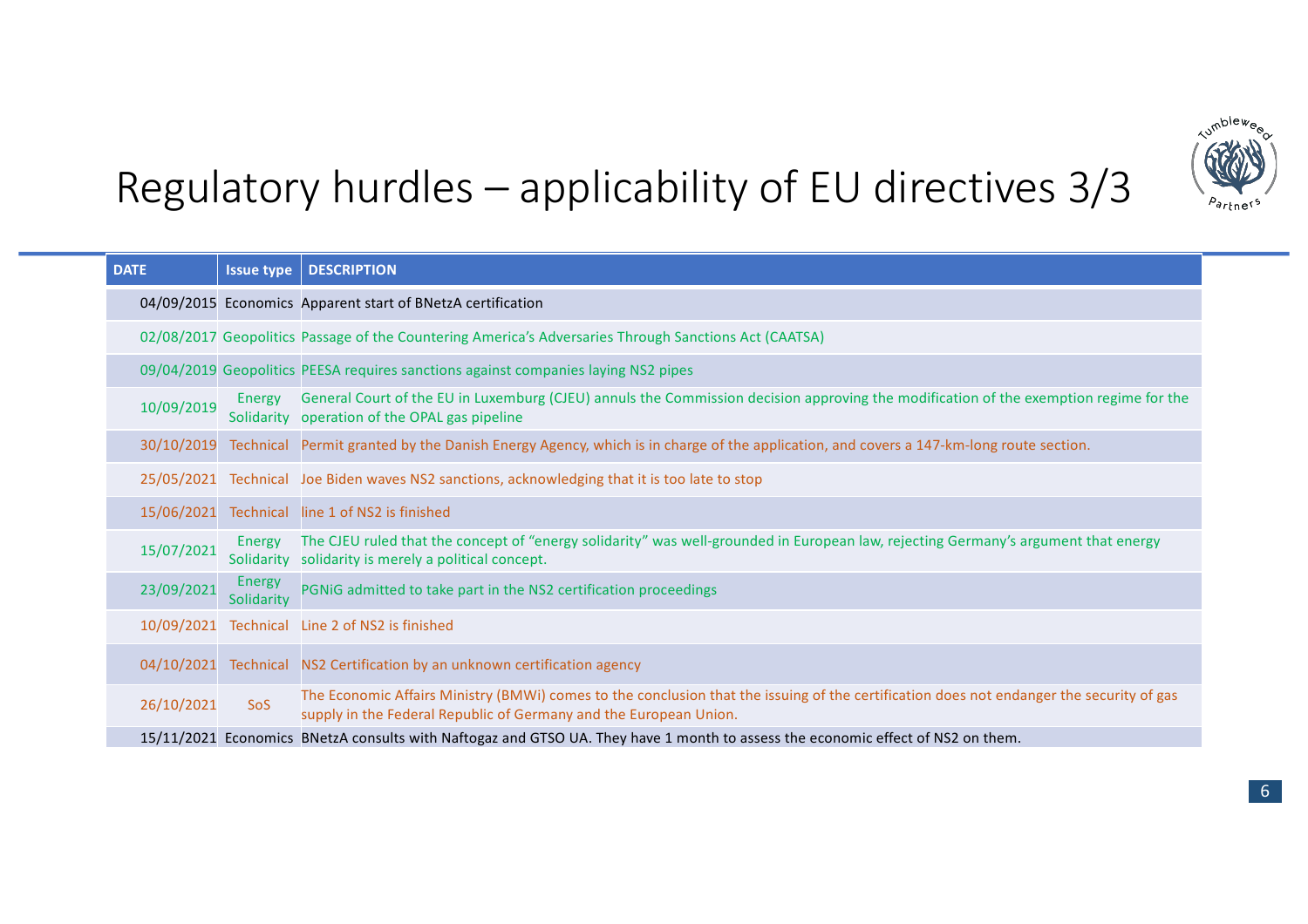

#### Comparative NS transit flows - Oct./Nov. 2019 - 2021

6,000,000



7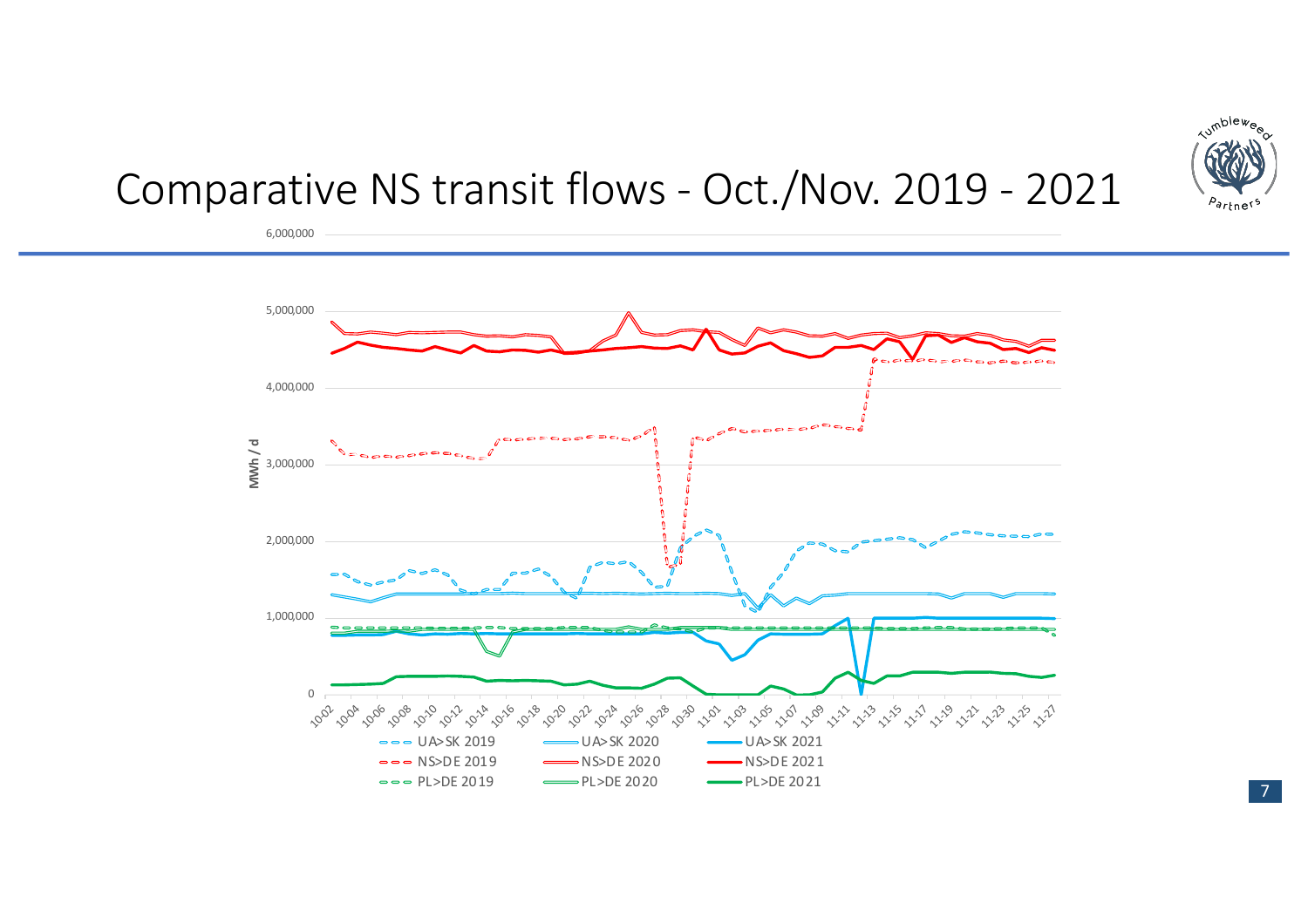

### NS revenues and flows



Analysis based on Gazprom data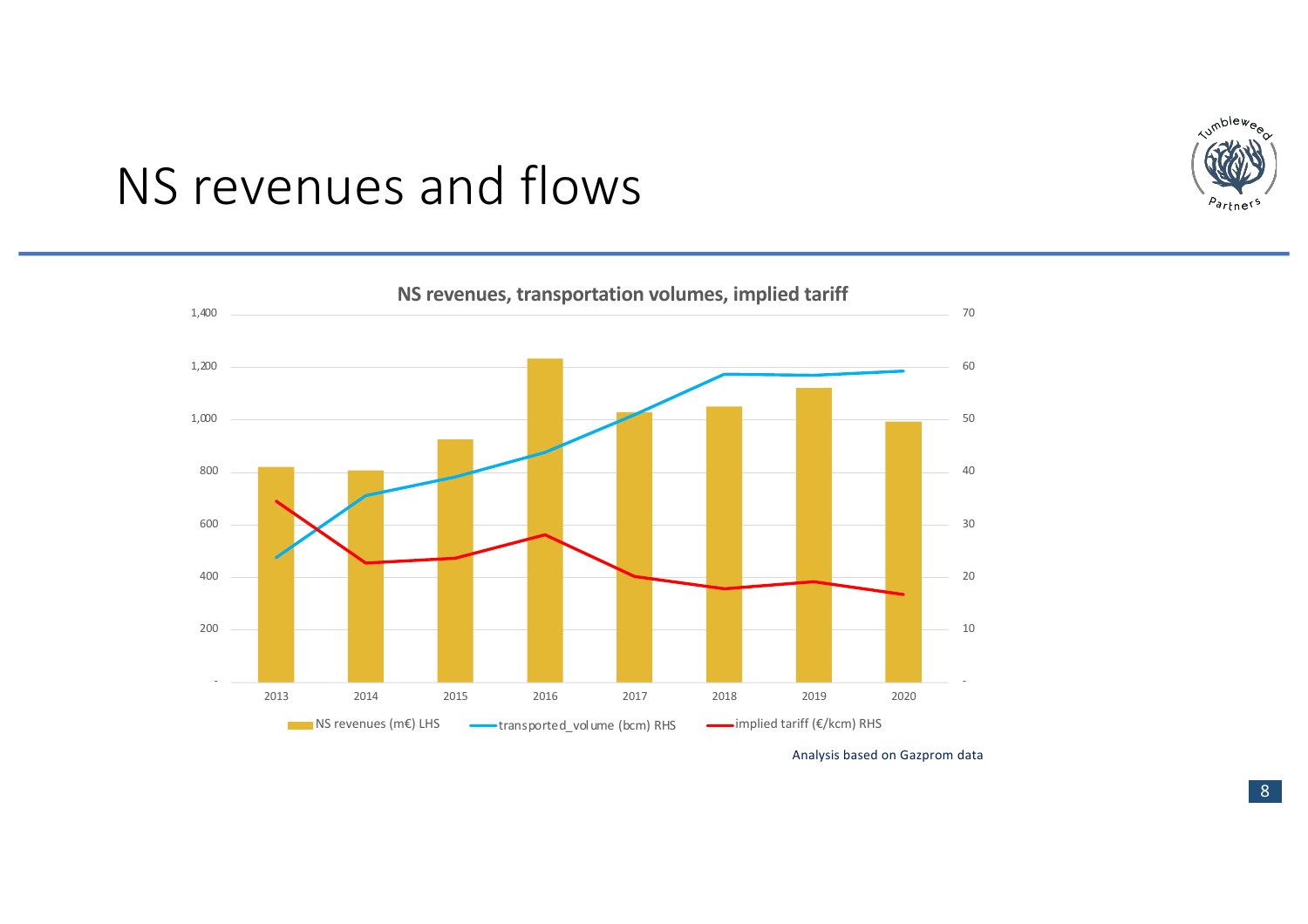### *<u>Aumblewee</u>* <sup>Pa</sup>rtne<sup>r</sup>

## Comparative costs of shipping to Baumgarten

 $(E/MWh - firm$  yearly shipping)

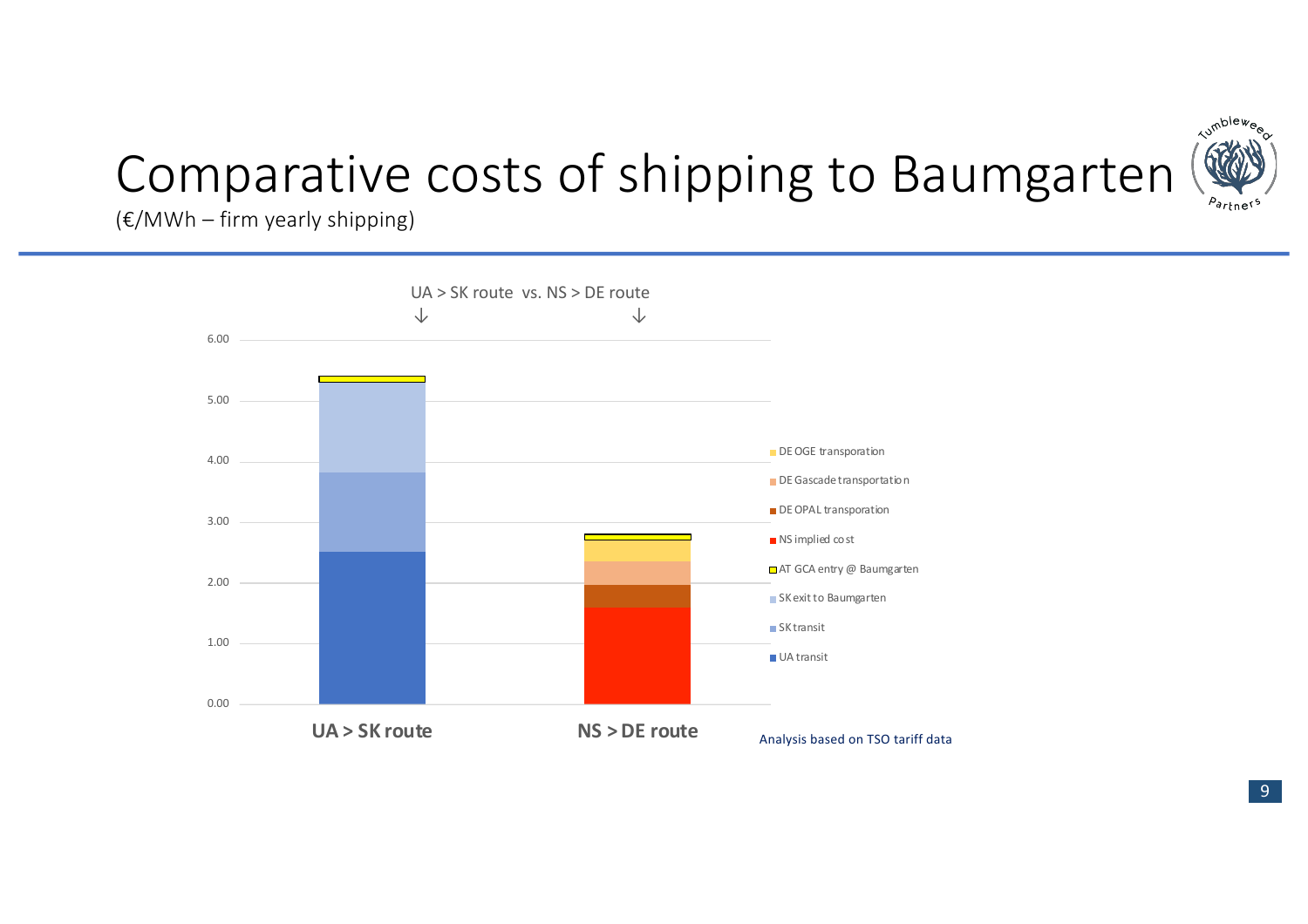

## Going forward

- Short-term : effect of the entry of the Greens in the government on the NS2 project is difficult to assess: desire to exit coal by 2030 vs. refusal to cement the role of gas for the next decade by authorizing an additional pipeline.
- Medium-term: the criteria for applying the legal concept of Energy Solidarity will need to be defined. The decision of BNetzA and its transcription of EU energy legislation with have consequences beyond 2024.
- Long term: EU gas demand is forecast to increase by 120 bcm by 2035 relative to 2019. The economics of the Ukrainian route will weigh on the choices of shippers.